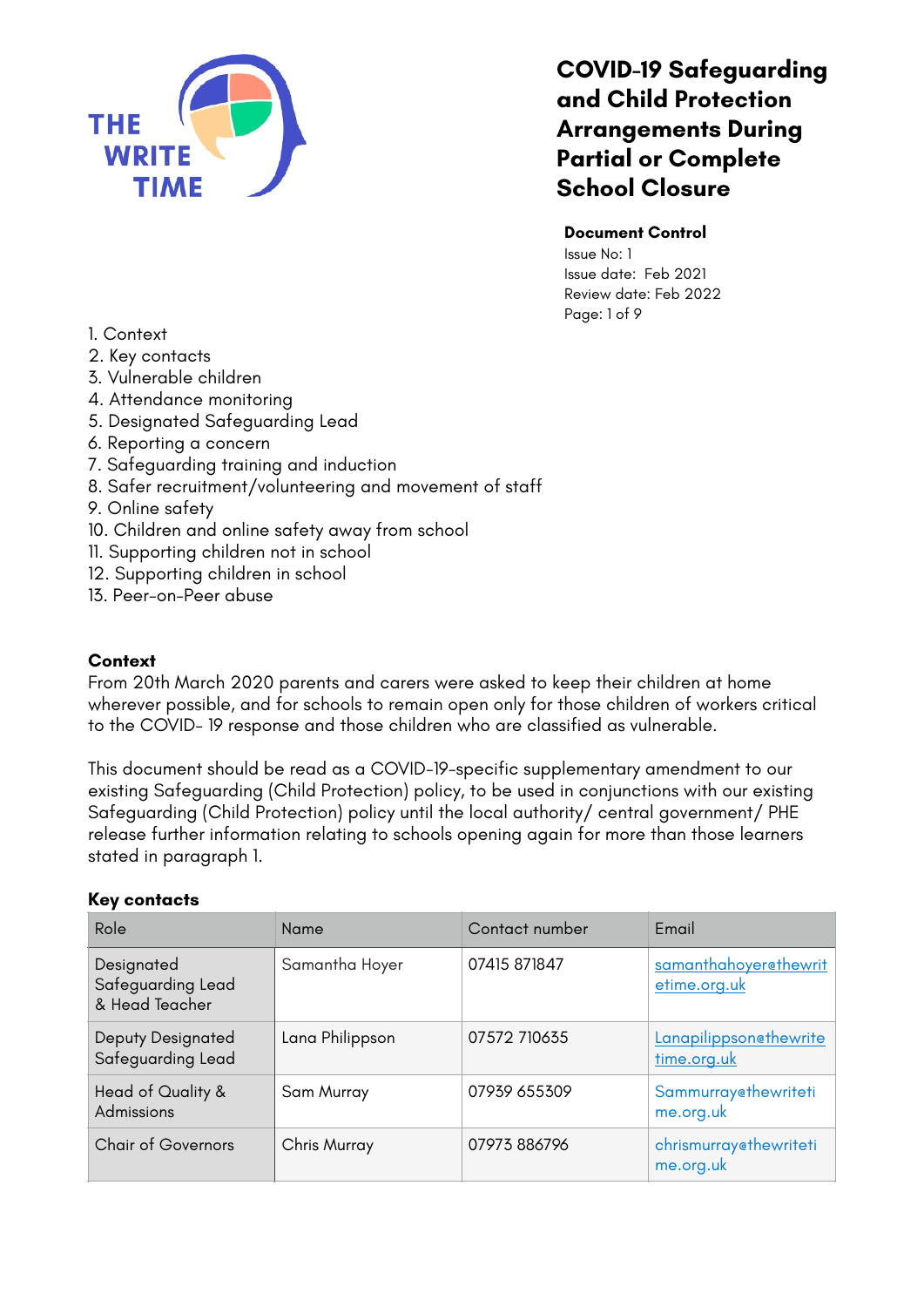#### **Document Control**

Issue No: 1 Issue date: Feb 2021 Review date: Feb 2022 Page: 2 of 9

## **Vulnerable children**

Vulnerable children include those who have a social worker and those children and young people up to the age of 25 with education, health and care (EHC) plans.

Those who have a social worker include children who have a Child Protection Plan and those who are looked after by the Local Authority. A child may also be deemed to be vulnerable if they have been assessed as being in need or otherwise meet the definition in section 17 of the Children Act 1989.

Those with an EHC plan will be risk-assessed in consultation with the Local Authority and parents/ carers, to decide whether they need to continue to be offered on-site education in order to meet their needs, or whether they can safely have their needs met at home. This could include, if necessary, carers, therapists or clinicians visiting the home to provide any essential services. Many children and young people with EHC plans can safely remain at home.

Eligibility for free school meals in and of itself should not be the determining factor in assessing vulnerability.

Senior leaders and the Designated Safeguarding Lead (and deputy) know who our most vulnerable children are. They have the flexibility to offer a place to those on the edge of receiving children's social care support.

The Write Time Independent School will continue to work with and support children's social workers to help protect vulnerable children. This includes working with and supporting children's social workers and the local authority virtual school for looked-after and previously looked-after children. The lead person for this will be Alton McDonald. The DfE has an expectation that vulnerable children who have a social worker will attend an education setting, so long as they do not have underlying health conditions that put them at risk. In circumstances where a parent/carer does not want to bring their child to an education setting, and their child is considered vulnerable, the social worker and The Write Time Independent School will explore the reasons for this directly with the parent/carer.

Where parents/carers are concerned about the risk of the child contracting COVID-19, The Write Time Independent School or the social worker will talk through these anxieties with the parent/carer following the advice set out by Public Health England.

The Write Time Independent School will encourage our vulnerable children and young people in remaining engaged with their education, including remote learning where necessary.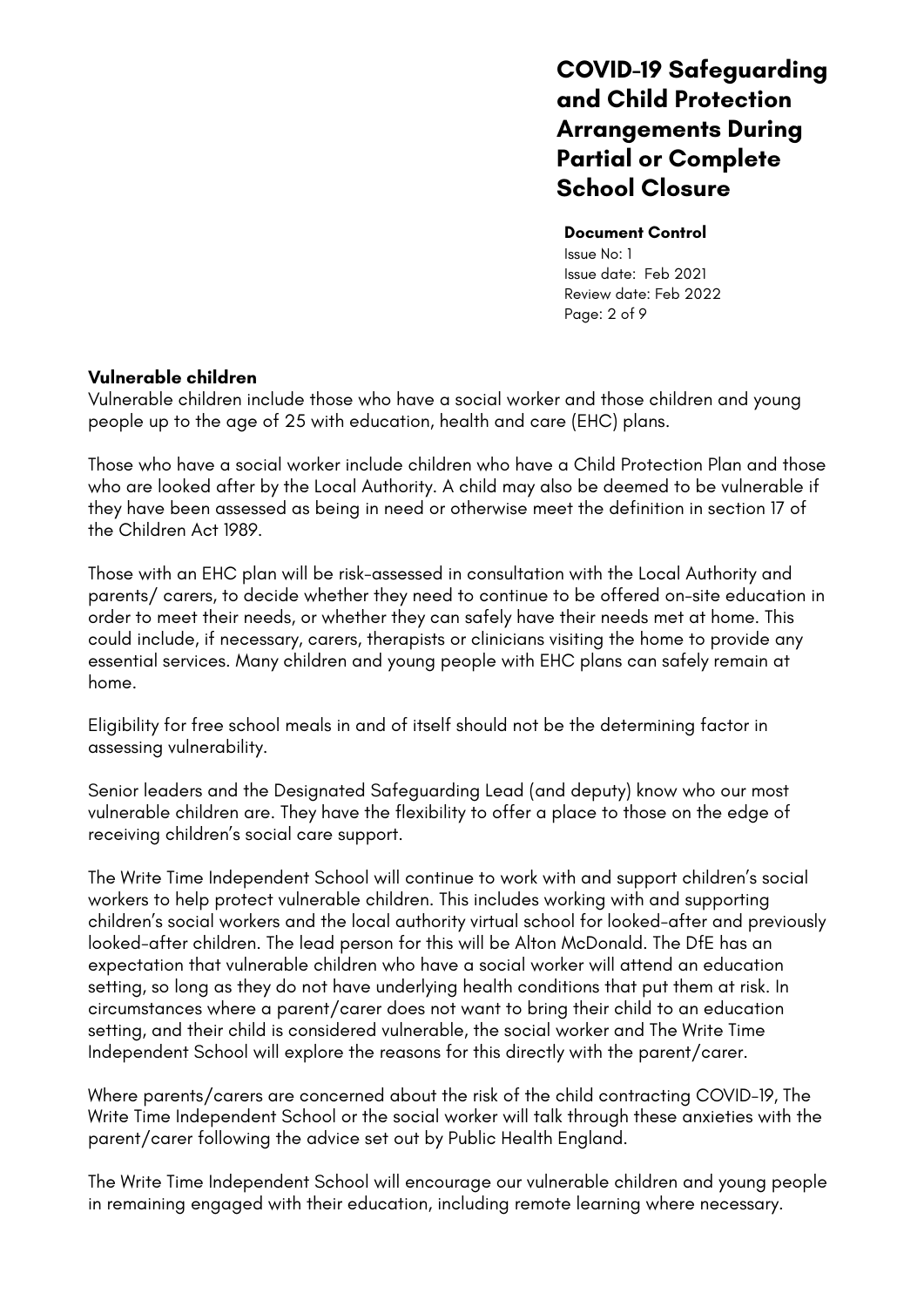### **Document Control**

Issue No: 1 Issue date: Feb 2021 Review date: Feb 2022 Page: 3 of 9

### **Attendance monitoring**

The Write Time Independent School will continue to send weekly registers and reports to local authorities' parents/carers and schools regarding attendance and progress in lessons onsite or online.

The Write Time Independent School and social workers will agree with parents/carers whether children in need should be attending school – The Write Time Independent School will then follow up on any pupil that they were expecting to attend, and who do not

Daily contact will be made with parents/carers to ensure that we have regular updates regarding the wellbeing of their child(ren).

## **Designated Safeguarding Lead**

The Write Time Independent School has a Designated Safeguarding Lead (DSL) and a Deputy DSL.

The Designated Safeguarding Lead is Alton McDonald.

The Deputy Designated Safeguarding Lead is Lana Philippson.

The optimal scenario is to have a trained DSL (or deputy) available on site. Where this is not the case a trained Deputy DSL (or 'deputy') will be available to be contacted via phone or online video - for example when working from home.

Where a trained DSL (or deputy) is not on site, in addition to the above, a senior leader will assume responsibility for co-ordinating safeguarding on site. This senior leader will be Designated Safeguarding Lead trained. The acting DLS's duties might include updating and managing access to child protection online management system, liaising with the offsite DSL (or deputy) and as required liaising with children's social workers where they require access to children in need and/or to carry out statutory assessments at the school.

It is important that all The Write Time Independent School staff and volunteers have access to a trained DSL (or deputy). On each day staff onsite will be made aware who that person is and how to speak to them.

The DSL will continue to engage with social workers, and attend all multi-agency meetings, which can be done remotely.

## **Reporting a concern**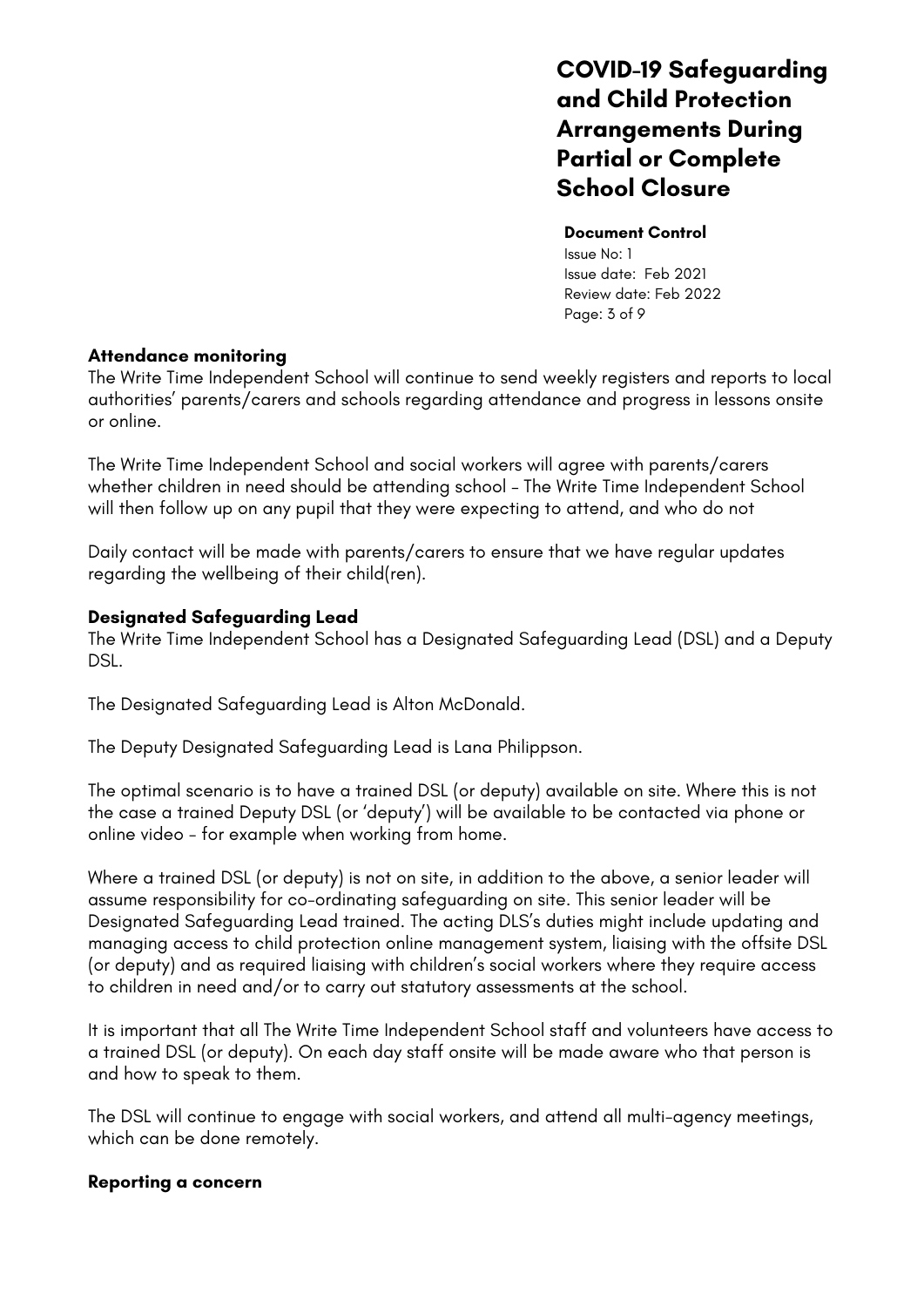#### **Document Control**

Issue No: 1 Issue date: Feb 2021 Review date: Feb 2022 Page: 4 of 9

Where staff have a concern about a child, they should continue to follow the process outlined in the school Safeguarding Policy by completing the form 'Safeguarding Report Appendix (Offline).doc' that is available at : Company/ AP Independent School/ Safeguarding Information/ Safeguarding Report Appendix (Offline).doc , which can be accessed remotely where necessary. Once completed, this form needs to be stored securely under: Company/ AP Independent School/ Safeguarding Information/ Safeguarding reports, and the DSL/ DDSL/ SLT member responsible for safeguarding contacted immediately.

In the unlikely event that a member of staff needs to report a safeguarding concern and does not have access to the internet, they should document the details as fully as possible, and relay this information to the DSL via telephone/ alternative method as soon as is possible

Staff are reminded of the need to report any concern immediately and without delay.

The reporting procedure for events that happen away from the school site (including distance outreach visits and virtual learning), remain identical to those that occur onsite.

## **Allegations involving a member of staff / volunteer:**

The Write Time is committed to having effective and safe recruitment and human resources procedures, including conducting all of the necessary DBS checks, and checking of the ISA barred list to make sure that all staff and volunteers (including volunteering parents) are safe to work with children and young people. It is an essential element of The Write Time policy that all such checks are completed before any member of staff or volunteer has any form of access to children even if directly supervised.

If, in the course of these checks for either a member of staff or a volunteer a result is returned that raises concerns or is not up to the standard required the matter will be referred to Chris Murray.

However, there may still be occasions when there is an allegation against a member of staff or volunteer. Allegations against those who work with children, whether in a paid or unpaid capacity, cover a wide range of circumstances.

The following procedure should be applied in all situations where it is alleged that a person who works with children has:

• Behaved in a way which has harmed a child or may have harmed a child.

• Possibly committed a criminal offence against or related to a child.

• Behaved towards a child or children in a way which indicates that he/she is unsuitable to work with children.

The allegations may relate to the person's behaviour at work, at home or in another setting.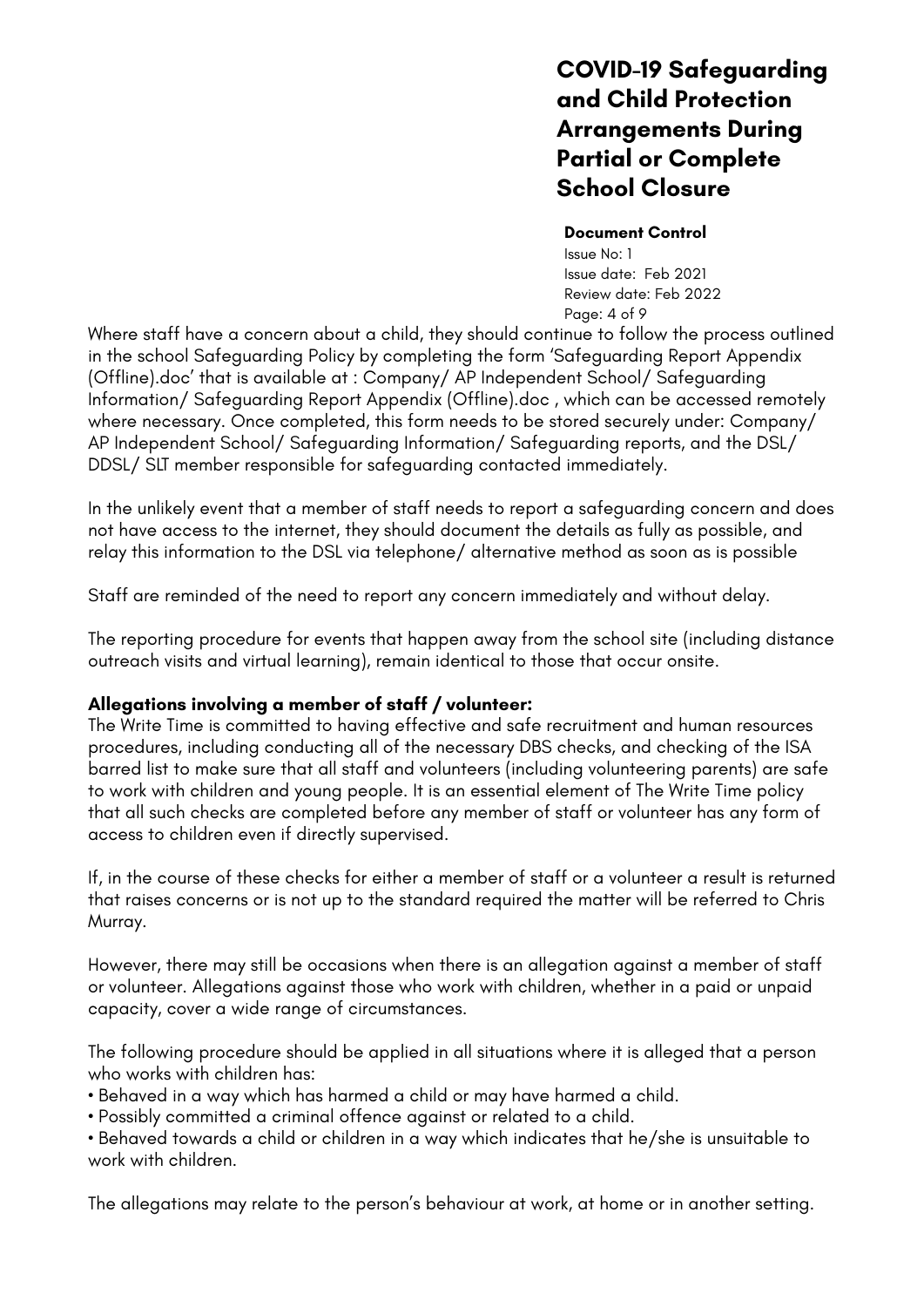#### **Document Control**

Issue No: 1 Issue date: Feb 2021 Review date: Feb 2022 Page: 5 of 9

All allegations should be notified directly to the DSL, who will then instigate communication of the allegation to the Borough's Local Authority Designated Officer (LADO) within one working day.

Croydon's named LADO is Steve Hall, and he can be contacted on: 020 8726 6400 (extension 84322)

The DSL should receive reports in relation to allegations against those within the organisation. The employee, against whom allegations have been made, will be suspended from duties if an investigation is required. This is in the best interests of the child / individual and the employee.

The Local Authority Designated Officer (LADO) will discuss the matter with the Named Senior Officer/Manager to determine what steps should be taken and where necessary obtain further details of the allegation and the circumstances in which it was made. The discussion should also consider whether there is evidence/information that establishes that the allegation is false or unfounded, whether a referral to the Children's Social Care team is required and/or whether suspension and investigation leading to subsequent disciplinary action is appropriate.

Some allegations will be so serious as to require immediate referral to the Children's Social Care team and the Police, but common sense and judgment must be applied in reaching a decision about what action to take.

If the allegation is not patently false and there is cause to suspect that a child is suffering or is likely to suffer significant harm, the LADO will immediately refer the matter to the Children's Social Care team and ask for a Strategy Discussion/Meeting to be convened straight away.

Where the safety of other children is in question as a result of the allegation, consideration should be given to invoking the Complex (Organised or Multiple) Abuse Procedure.

Some allegations may be less serious and at first sight might not seem to warrant consideration of a police investigation or enquiries by Children's Social Care team. However, it is important to ensure that even apparently less serious allegations are followed up and examined objectively by someone independent of the organisation. Consequently, the LADO should be informed of all allegations that come to the employer's attention and appear to come within the scope of this procedure so that he or she can consult Police and social care colleagues as appropriate.

Where a referral is made directly to Children's Social Care, they will consult with the Local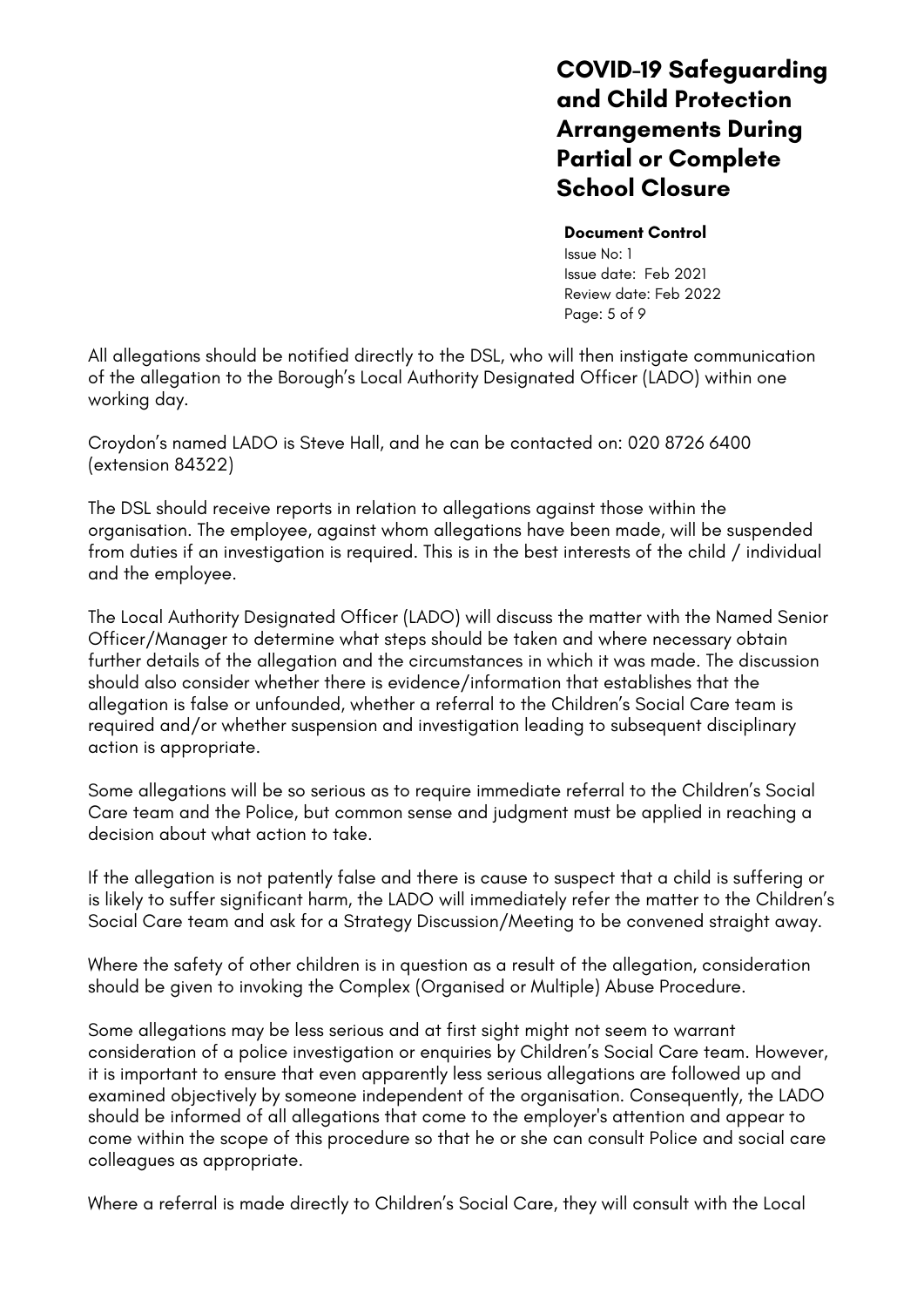#### **Document Control**

Issue No: 1 Issue date: Feb 2021 Review date: Feb 2022 Page: 6 of 9

Authority Designated Officer (LADO), the Police and the Named Senior Officer.

Where such allegations are made, consideration must be given to the following three strands: 1. The police investigation of a possible criminal offence.

2. Enquiries and assessment by Children's Social Care as to whether the child is need of protection or in need of services

3. Consideration by an employer of disciplinary action in respect of the individual.

In addition, such allegations may give rise to complaints of poor practice, which should be considered in line with The Write Time's complaints or disciplinary procedures. Concerns around the Designated Safeguarding Lead should be directed to the Chair of Governors: Chris Murray.

The school will continue to offer support in the process of managing allegations.

## **Safeguarding training and induction**

DSL training will take place online through our online training provider. The Designated Safeguarding Lead has received external face to face training. It is very unlikely that any face-to-face training will take place during the COVID-19 pandemic.

For the period COVID-19 measures are in place, a DSL (or deputy) who has been trained will continue to be classed as a trained DSL (or deputy) even if they miss their refresher training.

All existing school staff have had safeguarding training, completed online DSL training and have read part 1 of Keeping Children Safe in Education (2019). The DSL should communicate with staff any new local arrangements, so they know what to do if they are worried about a child.

Where new staff are recruited, they will continue to be provided with relevant safeguarding and DSL training online.

If staff are deployed from another education or children's workforce setting to our school, we will take into account the DfE supplementary guidance on safeguarding children during the COVID- 19 pandemic and will accept portability as long as the current employer confirms in writing that:

- the individual has been subject to an enhanced DBS and children's barred list check
- there are no known concerns about the individual's suitability to work with children
- there is no ongoing disciplinary investigation relating to that individual

Upon arrival, they will be given a copy our Safeguarding (Child Protection) policy, confirmation of local processes and confirmation of DSL arrangements.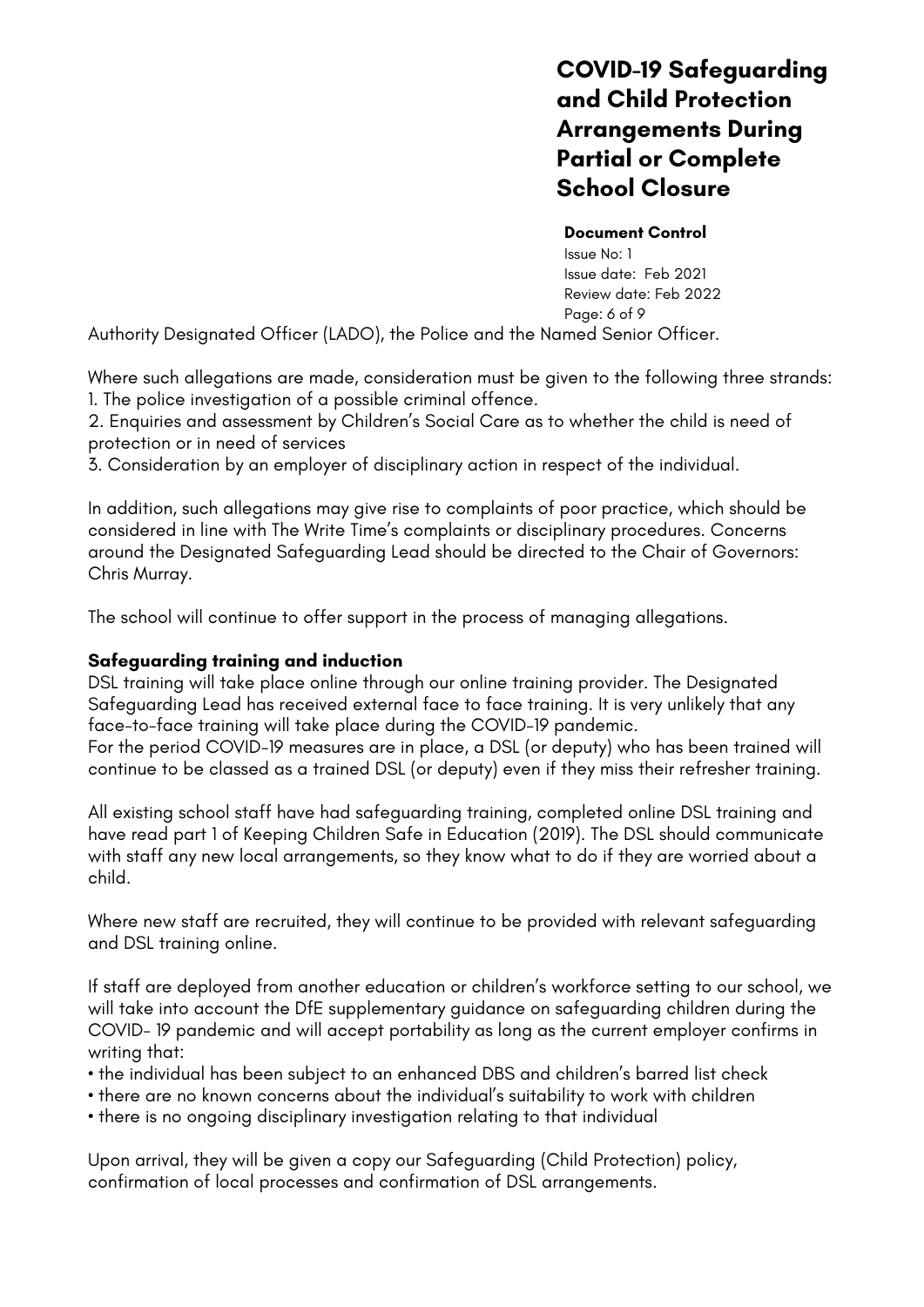#### **Document Control**

Issue No: 1 Issue date: Feb 2021 Review date: Feb 2022 Page: 7 of 9

## **Safer recruitment/volunteers and movement of staff**

It remains essential that people who are unsuitable are not allowed to enter the children's workforce or gain access to children. When recruiting new staff, The Write Time Independent School will continue to follow the relevant safer recruitment processes for their setting, including, as appropriate, relevant sections in part 3 of Keeping Children Safe in Education ('KCSiE') 2019. In response to COVID-19, the Disclosure and Barring Service (DBS) has made changes to its guidance on standard and enhanced DBS ID checking to minimise the need for face-to-face contact. The Write Time Independent School will continue to follow the legal duty to refer to the DBS anyone who has harmed or poses a risk of harm to a child or vulnerable adult. Full details can be found at paragraph 163 of KCSiE 2019.

The Write Time Independent School will continue to consider and make referrals to the Teaching Regulation Agency (TRA) as per paragraph 166 of KCSiE and the TRA's 'Teacher misconduct advice for making a referral. During the COVID-19 period all referrals should be made by emailing: Misconduct.Teacher@education.gov.uk

Whilst acknowledging the challenge of the current National emergency, it is essential from a safeguarding perspective that any school is aware, on any given day, which staff/volunteers will be in the school, and that appropriate checks have been carried out, especially for anyone engaging in regulated activity. As such, The Write Time Independent School will continue to keep the single central record (SCR) up to date as outlined in paragraphs 148 to 156 in KCSiE.

## **Online safety in schools**

The Write Time Independent School will continue to provide a safe environment, including during its virtual schooling platform. This includes the use of restrictive access settings on technology where appropriate. Where students are using computers in school, appropriate supervision will be in place.

## **Children and online safety away from school**

It is important that all staff who interact with children, including online, continue to look out for signs a child may be at risk. Any such concerns should be dealt with as per the Safeguarding (Child Protection) policy and where appropriate referrals should still be made to children's social care and as required, the police.

Online teaching should follow the same principles as set out in the school's Employee Handbook.

The Write Time Independent School will ensure any use of online learning tools and systems is in line with privacy and data protection/GDPR requirements.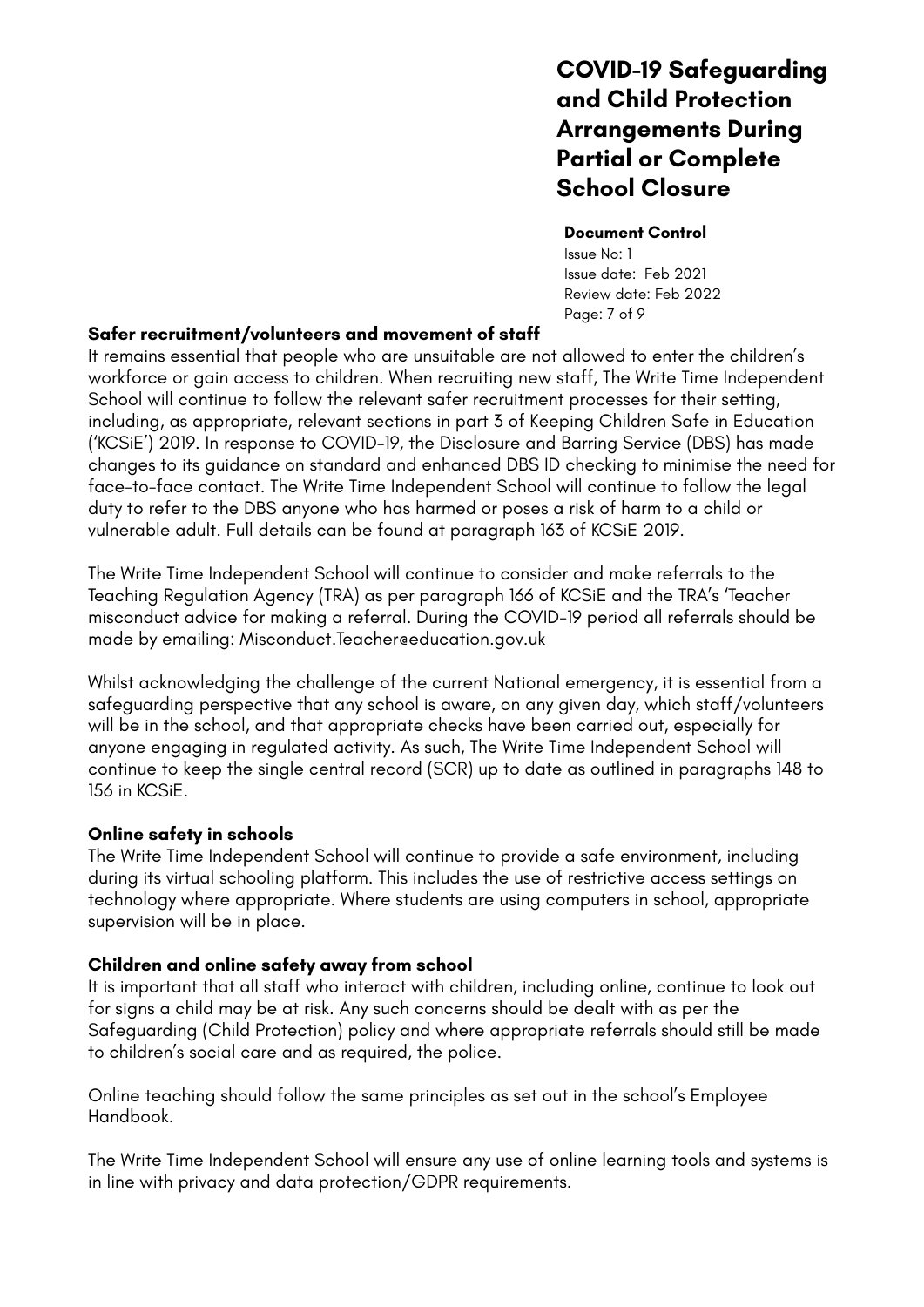#### **Document Control**

Issue No: 1 Issue date: Feb 2021 Review date: Feb 2022 Page: 8 of 9

Below are some things to consider when delivering virtual lessons, especially where webcams are involved:

• No 1:1s, groups only. Where a 1:1 is necessary, it must be explained to the learner that a second member of staff or parent/carer will be present as a passive observer

• Staff and children must wear suitable clothing, as should anyone else in the household who may become visible to learners of any age

• Any computers used should be in an appropriate area, for example, not in bedrooms; and the background should be blurred out

• Live classes should be kept to a reasonable length of time, or the streaming may prevent the family 'getting on' with their day.

• Language must be professional and appropriate, including any family members in the background.

- Staff must only use platforms approved by the headteacher to communicate with pupils.
- Staff should record the dates and time and attendance of any sessions held.

## **Supporting children not in school**

The Write Time Independent School is committed to ensuring the safety and wellbeing of all its Children and Young people.

Where the DSL has identified a child to be on the edge of social care support, or who would normally receive pastoral-type support in school, they should ensure that a robust communication plan is in place for that child or young person.

The communication plans can include; remote contact, phone contact, door-step visits. Other individualised contact methods should be considered and recorded.

The Write Time Independent School and its DSL will work closely with all stakeholders to maximise the effectiveness of any communication plan.

This plan must be reviewed regularly (at least once a fortnight) and where concerns arise, the DSL will consider any referrals as appropriate.

The Write Time Independent School recognises that school is a protective factor for children and young people, and the current circumstances can affect the mental health of pupils and their parents/carers. Teachers at The Write Time Independent School need to be aware of this in setting expectations of pupils' work where they are at home.

The Write Time Independent School will ensure that where we care for children of critical workers and vulnerable children on site, we ensure appropriate support is in place for them.

## **Supporting children in school**